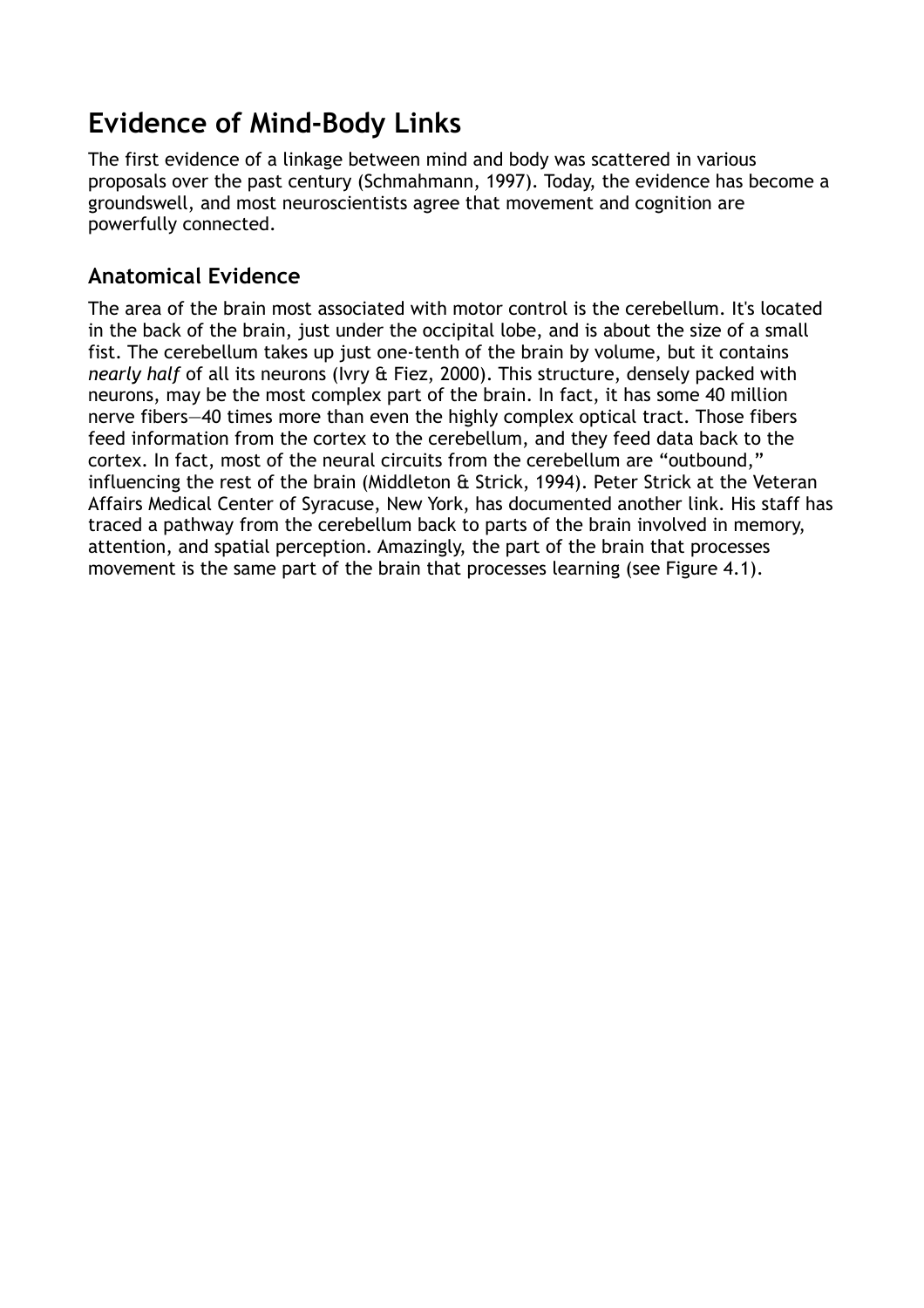**Figure 4.1. Links Between the Cerebellum and Other Parts of the Brain**



Information travels to and from the cerebellum, the brain's center of motor control, and other parts of the brain involved in learning, but most of the neural circuits are outbound.

## **Evidence from Imaging Techniques**

New data, primarily from studies using functional magnetic resonance imaging (fMRI), have provided support for parallel roles of cognitive structures and movement structures such as the cerebellum. We learn to predict (think about) our movements before we execute them (move) so that we control them better (Flanagan, Vetter, Johansson, & Wolpert, 2003). This ability suggests that all motor activity is preceded by quick thought processes that set goals, analyze variables, predict outcomes, and execute movements. Pulling this off requires widespread connections to all sensory areas.

Various studies support the relationship between movement and the visual system (Shulman et al., 1997), movement and the language systems (Kim, Ugirbil, & Strick, 1994), movement and memory (Desmond, Gabrielli, Wagner, Ginier, & Glover, 1997), and movement and attention (Courchesne & Allen, 1997). These studies do not suggest that there is movement in those functions. But they suggest a relationship with the cerebellum in such mental processes as predicting, sequencing, ordering, timing, and practicing or rehearsing a task before carrying it out. The cerebellum can make predictive and corrective actions regardless of whether it's dealing with a gross-motor task sequence or a mentally rehearsed task sequence. In fact, the harder the task you